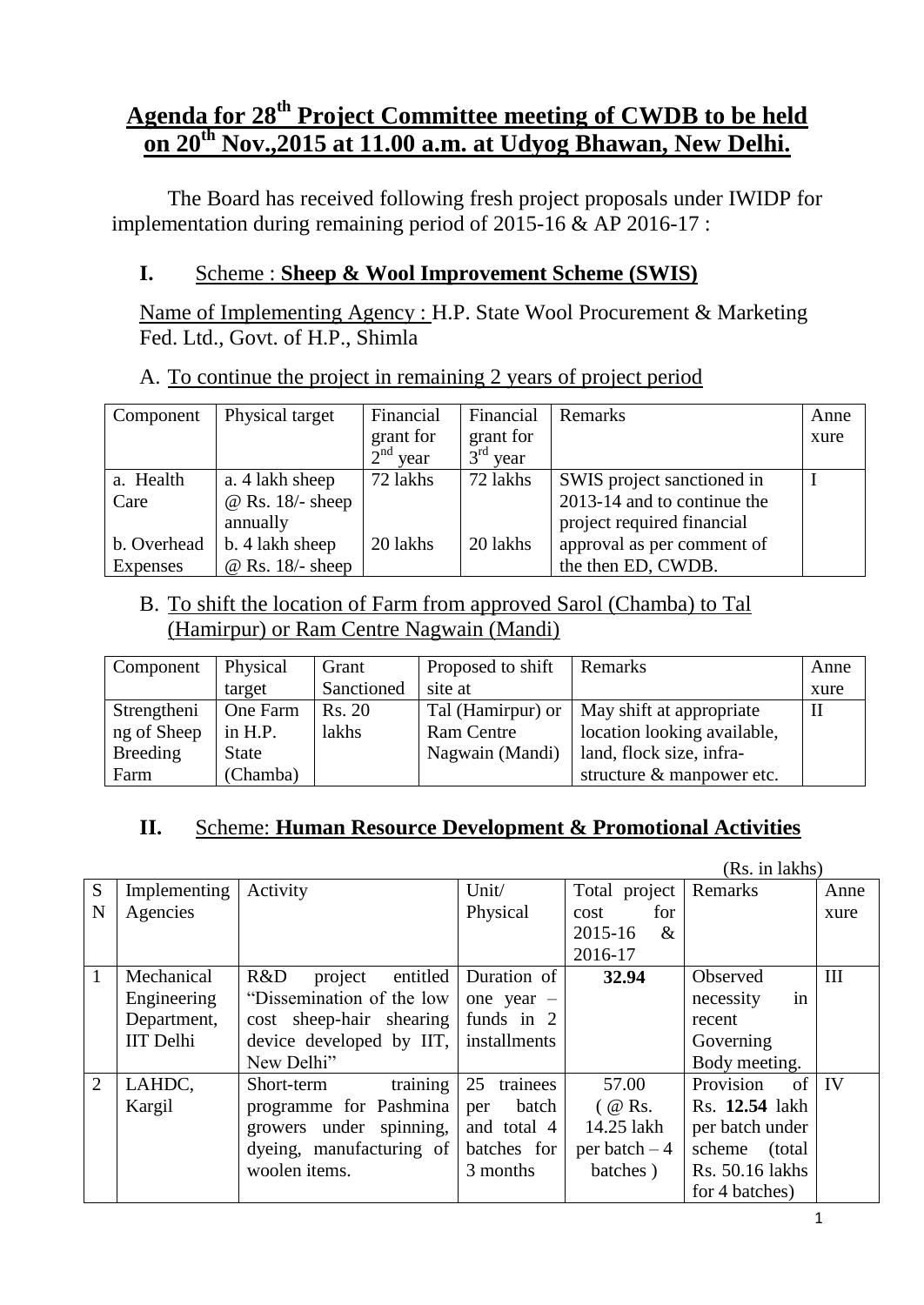| 3              | Central       | "Short-term<br>training                          | trainees<br>10               | 16.24         | Provision<br>of             | $\overline{V}$ |
|----------------|---------------|--------------------------------------------------|------------------------------|---------------|-----------------------------|----------------|
|                | $\&$<br>Sheep | Woollen<br>courses<br>on                         | batch<br>per                 |               | Rs. 12.54 lakh              |                |
|                | Wool          | Manufacturing<br>Products                        | and total 4                  |               | for 4 batches               |                |
|                | Research      | and Designing"<br>of                             | batches for                  |               | $(1$ year ) under           |                |
|                | Institute,    | <b>CSWRI</b><br>for<br>skill                     | 3 months                     |               | approved                    |                |
|                | Jaipur        | development<br>of<br>rural                       |                              |               | scheme                      |                |
|                |               | artisans                                         |                              |               |                             |                |
| $\overline{4}$ | CSWRI,        | Fair/Mela<br>Wool<br>at                          | invite<br>to                 | 5.00          | Sponsored                   | VI             |
|                | Avikanagar-   | CSWRI.<br>Avikanagar-                            | about 1800                   |               | such Mela in                |                |
|                | Jaipur        | Jaipur<br>(exhibition<br>cum                     | farmers<br>$\&$              |               | previous year               |                |
|                |               | sheep and wool Mela)                             | 500                          |               | with financial              |                |
|                |               |                                                  | students                     |               | support.                    |                |
| 5              | CSWRI.        | Short-term<br>training                           |                              | 5.18          | Sponsored                   | <b>VII</b>     |
|                | Avikanagar-   | programme on "Hands-on-                          |                              |               | such training in            |                |
|                | Jaipur        | training<br>on<br>Oestrus                        |                              |               | previous<br>year            |                |
|                |               | Synchronization<br>and                           |                              |               | with financial              |                |
|                |               | Artificial Insemination in                       |                              |               | support.                    |                |
|                |               | Sheep" of CSWRI                                  |                              |               |                             |                |
| 6              | CSWRI,        | Five<br>training<br>day                          | 25 farmers                   | 8.70          | Provides                    | <b>VIII</b>    |
|                | Avikanagar-   | programme<br>${\rm on}$                          | each in 6                    | $($ @ Rs.     | training<br>at              |                |
|                | Jaipur        | "Knowledge<br>and<br>skill                       | training                     | 1,45,025 per  | reputed Govt.               |                |
|                |               | development of farmers in                        | batches<br>$\qquad \qquad -$ | $batch-6$     | Institutions<br>in          |                |
|                |               | sheep<br>and<br>wool                             | total<br>150                 | batches)      | scientific                  |                |
|                |               | production" of CSWRI                             | farmers                      |               | techniques<br>of            |                |
|                |               |                                                  |                              |               | sheep rearing.              |                |
| $\tau$         | Karnataka     | Four<br>days<br>training                         | To train 40                  | 5.88          |                             | IX             |
|                | Sheep<br>$\&$ | Programme<br>in<br>Sheep                         | shepherds                    |               | $Do -$                      |                |
|                |               |                                                  |                              |               |                             |                |
|                |               |                                                  |                              |               |                             |                |
|                | Wool          | Production<br>and                                | per batch -                  | $(@$ Rs. 0.49 |                             |                |
|                | Development   | Management to train 480                          | total<br>12                  | lakh per      |                             |                |
|                | Corp.,        | shepherds of Karnataka                           | batches                      | batch)        |                             |                |
|                | Banglore      | <b>State</b>                                     |                              |               |                             |                |
| 8              | LAHDC, Leh    | Wool<br>Pashmina                                 | Expansion                    | 500           | To divert Rs. 5             | X              |
|                |               | Scheme<br>Development                            | of<br><b>PWDS</b>            |               | as<br>crore<br>per          |                |
|                |               | $(PWDS)$ – To benefit 100                        | Leh<br>in                    |               | revised PWDS                |                |
|                |               | more families, Dehairing<br>Plant and two farms. | areas.                       |               | under SFC of<br>P-3 scheme. |                |

The above project proposals are being placed before  $28<sup>th</sup>$  Project Committee meeting of CWDB to examine fresh project proposals, to assess feasibility of project proposals, allocation of financial requirements etc. in detail. The Committee will examine and recommend suitable/feasible project to the Executive Committee for their necessary consideration and approval.

Summary of above pending project proposals are enclosed herewith as Annexure I to  $X$  and copies of proposals will be provided during the meeting.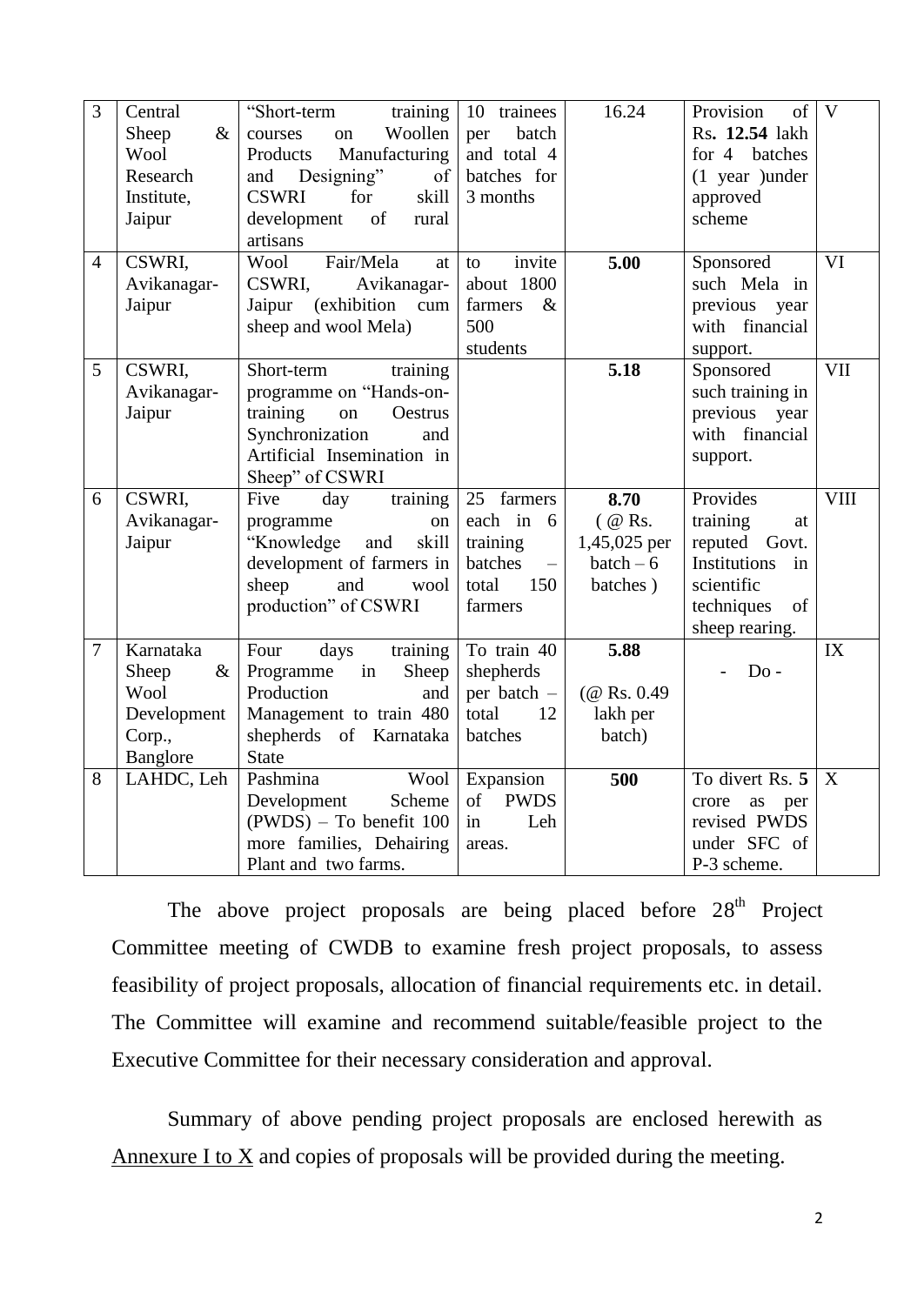### **Annexure-I**

#### Scheme : **Sheep & Wool Improvement Scheme (SWIS)**

Name of Implementing Agency : H.P. State Wool Procurement & Marketing Fed. Ltd., Govt. of H.P., Shimla

To continue the project in remaining 2 years of project period

The 41 Executive Committee approved one project proposals under SWIS for 4.00 Lakh sheep as recommended by  $20<sup>th</sup>$  Project Committee meeting for implementation during financial year 2013-14 in favour of HP State Wool Procurement & Mkt .Fed, Govt. of H.P., Shimla. Accordingly in first year of the project the CWDB had already released total grant of Rs 92.00 Lakh as per approved norms of components.

Now implementing agency has demanded further grant for  $2<sup>nd</sup>$  and  $3<sup>rd</sup>$  year period of project but then ED CWDB was recommended that financial approval for  $2<sup>nd</sup>$  and  $3<sup>rd</sup>$  year may be placed before EC CWDB for approval.

In view of above decision it is proposed to approve financial provision for 4.00 Lakh sheep to continue SWIS project in HP State as follows-

| <b>Component</b><br>under SWIS | <b>Physical</b>             | <b>Financial grant</b><br>for<br>$\pm 2^{\text{nd}}$ year | <b>Financial grant</b><br>for<br>$3rd$ year |
|--------------------------------|-----------------------------|-----------------------------------------------------------|---------------------------------------------|
| <b>Health Care</b>             | 4 lakh sheep @              | 72.00 Lakh                                                | 72.00 Lakh                                  |
|                                | Rs. 18/- per sheep per year |                                                           |                                             |
| Overhead                       | 4 lakh sheep @              | 20.00 Lakh                                                | 20.00 Lakh                                  |
| expenses                       | Rs. 5/- per sheep per year  |                                                           |                                             |
|                                | <b>TOTAL</b>                | 92.00 Lakh                                                | 92.00 Lakh                                  |

As above matter is placed before PC for consideration and necessary recommendation.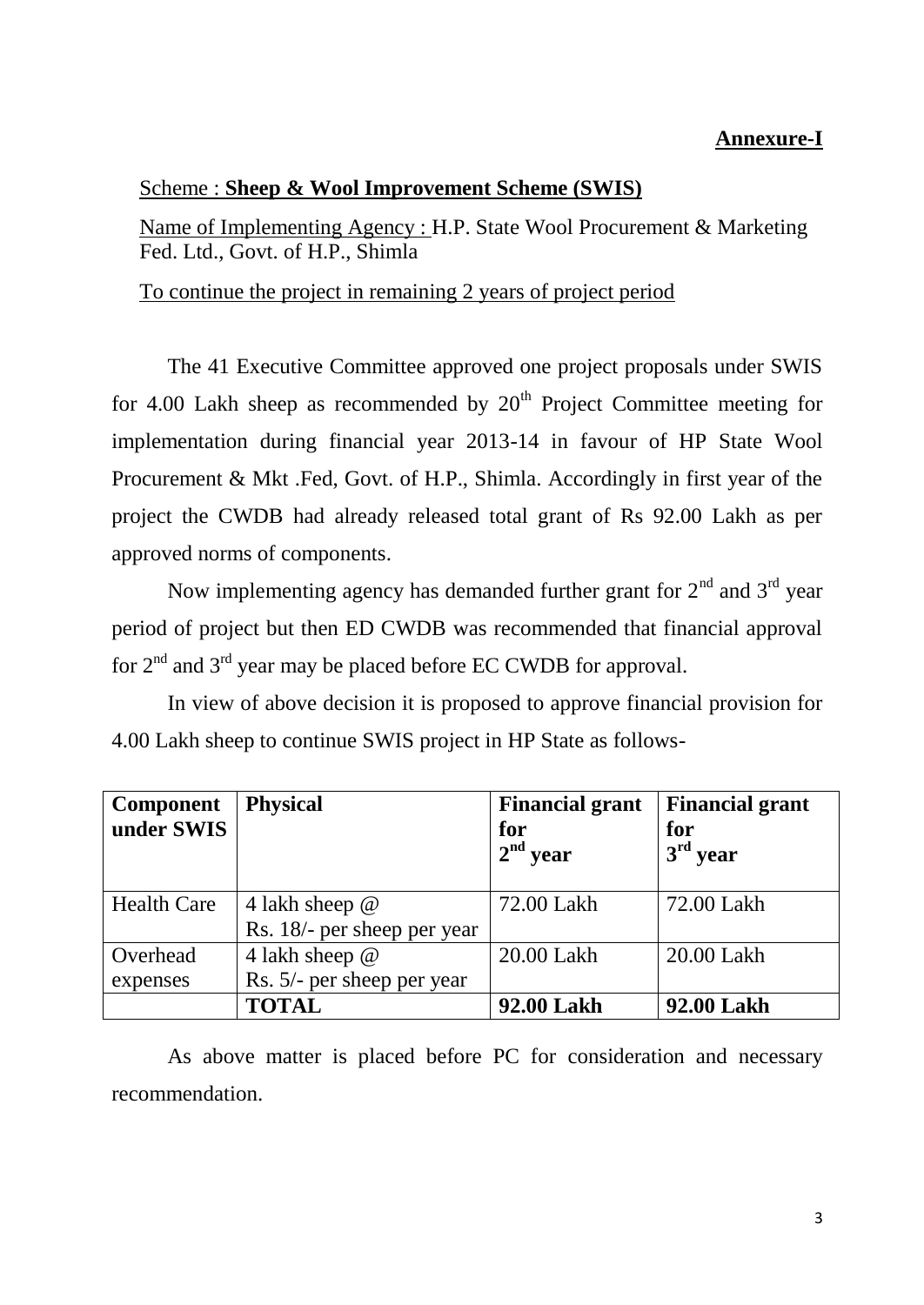#### **Annexure-II**

#### Scheme : **Sheep & Wool Improvement Scheme (SWIS)**

Name of Implementing Agency : H.P. State Wool Procurement & Marketing Fed. Ltd., Govt. of H.P., Shimla

#### To shift the location of Farm from approved Sarol (Chamba) to Tal (Hamirpur) or Ram Centre Nagwain (Mandi)

43rd Executive Committee approved the project proposal of HP State Wool Procurement & Marketing Fed. Ltd. Shimla to strengthen 2 sheep breeding farms at Shimla (Jeori) and Chamba (Sarol) with financial assistance of total Rs. 40.00 lakh. Accordingly 50% of grant as  $1<sup>st</sup>$  installment of Rs 20.00 Lakh was released to the implementing agency.

After that Govt of HP had decided to start a Medical College at site of farm at Sarol (Chamba). Hence it will not be possible to utilize the fund towards the strengthening of sheep Breeding Farm Sarol (Chamba).

Therefore State implementing agency has proposed to shift the location of farm from Sarol (Chimba) to Tal (Hamirpur) or Ram Center Nagwain (Mandi) so that grant sanctioned by the CWDB may be utilized accordingly for the purpose.

As above, proposal for change of location for Farm is submitted before PC for consideration and necessary recommendation.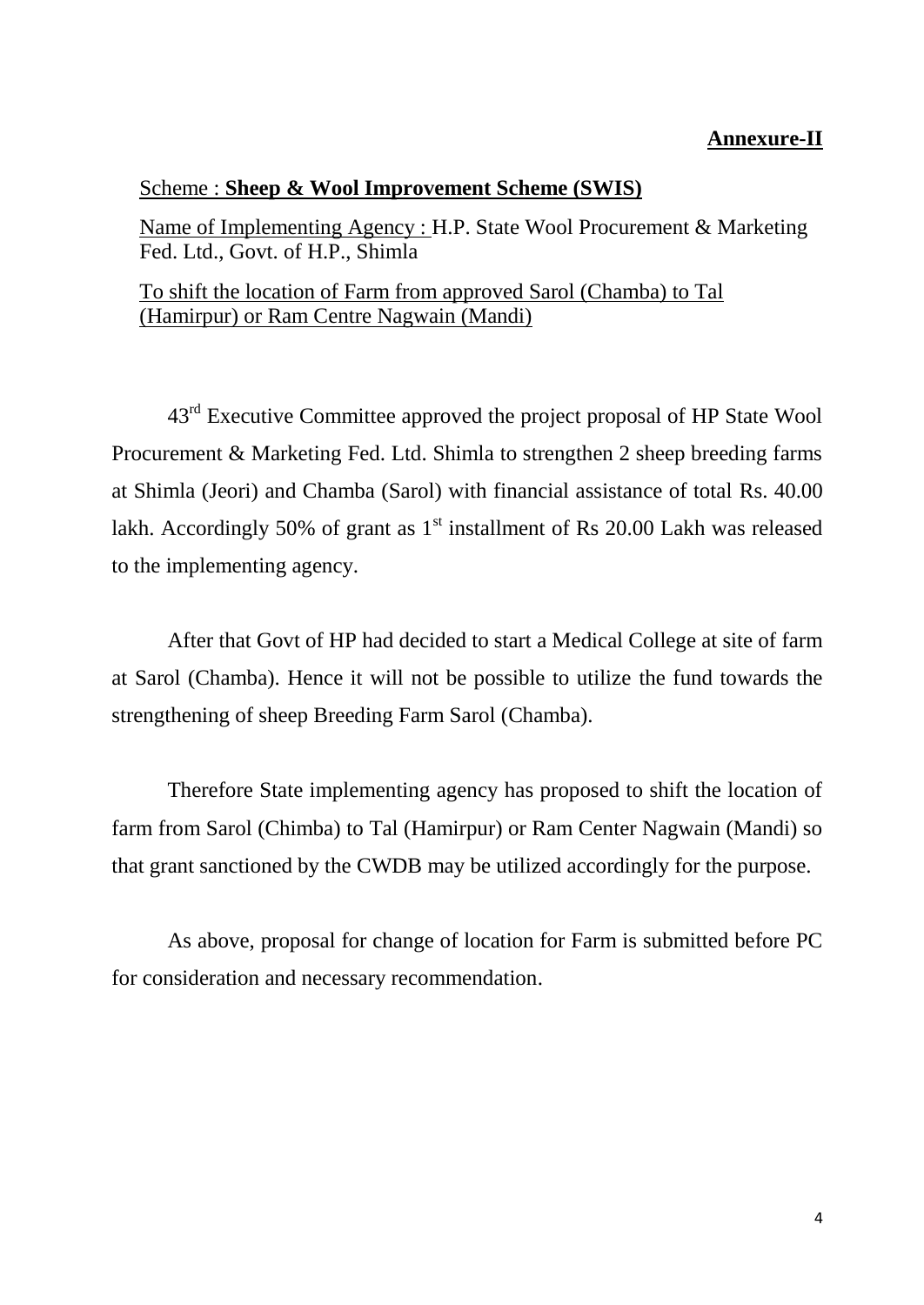# I. R&D project entitled "Dissemination of the low cost sheephair shearing device developed by IIT, New Delhi" with total project cost of Rs. 32.94 lakhs for one year duration

The CWDB has received a proposal from Prof. S. K. Saha, Professor and HoD, Mechnical Engineering Department, IIT Delhi for sponsoring/undertaking R&D project entitled "Dissemination of the low cost sheep-hair shearing device developed by IIT, New Delhi" with total project cost of Rs. 32.94 lakhs for one year duration vide their letter dated 29-09-2015.

The CWDB had sanctioned a R&D project to IIT, Delhi in 2005 for indigenous development of sheep shearing machines with its spare parts and this project was ended on March,2007. IIT has developed the sheep shearing machine with its spare parts and they have performed field tests at regular intervals with the help of Central Sheep Breeding Farm, Hissar and H.P. State Wool Procurement & Marketing Fed. Ltd., Shimla in H. P. State.

IIT, Delhi requested to implement this fresh R&D project with a field agency/NGO i.e. Mr. Yogeshwer Kumar, Jansamarth, Tehri, Uttarakhand with following objectives :

- Adaption of the IIT Delhi's device for removing the hairs of sheep in the area of Uttarakhand.
- Reduction of cost of IIT Delhi's device either through different materials/ mechanism or through mass production or both.
- Production standards will also be developed for manufacturing.

The matter for indigenous manufacturing of sheep shearing machiens was discussed in recent meeting of Governing Bode of CWDB and it was explained that shearing cost of sheep is about Rs. 15-25 per sheep per clip which is very high going by the earnings from wool per sheep. There is lack of sheep shearing machines in India and are mostly being imported. Since these are costly machines, there is need to manufacture them indigenously. It was also observed that there was a need to restart the work for development of indigenous combs and cutters for sheep shearing machines, which could be done through IIT, Delhi as it had been involved with the task earlier on as well.

Under 'HRD & Promotional Activities' scheme of Board, the Board is undertaking such R&D programme and having sufficient financial provision for such activity therefore placed before Project Committee meeting for recommendation to the Executive Committee. Copy of proposal is enclosed herewith at **Flag -1**. Board has also received technical comments on above R&D project from CSWRI which is also enclosed herewith at Flag-I:A.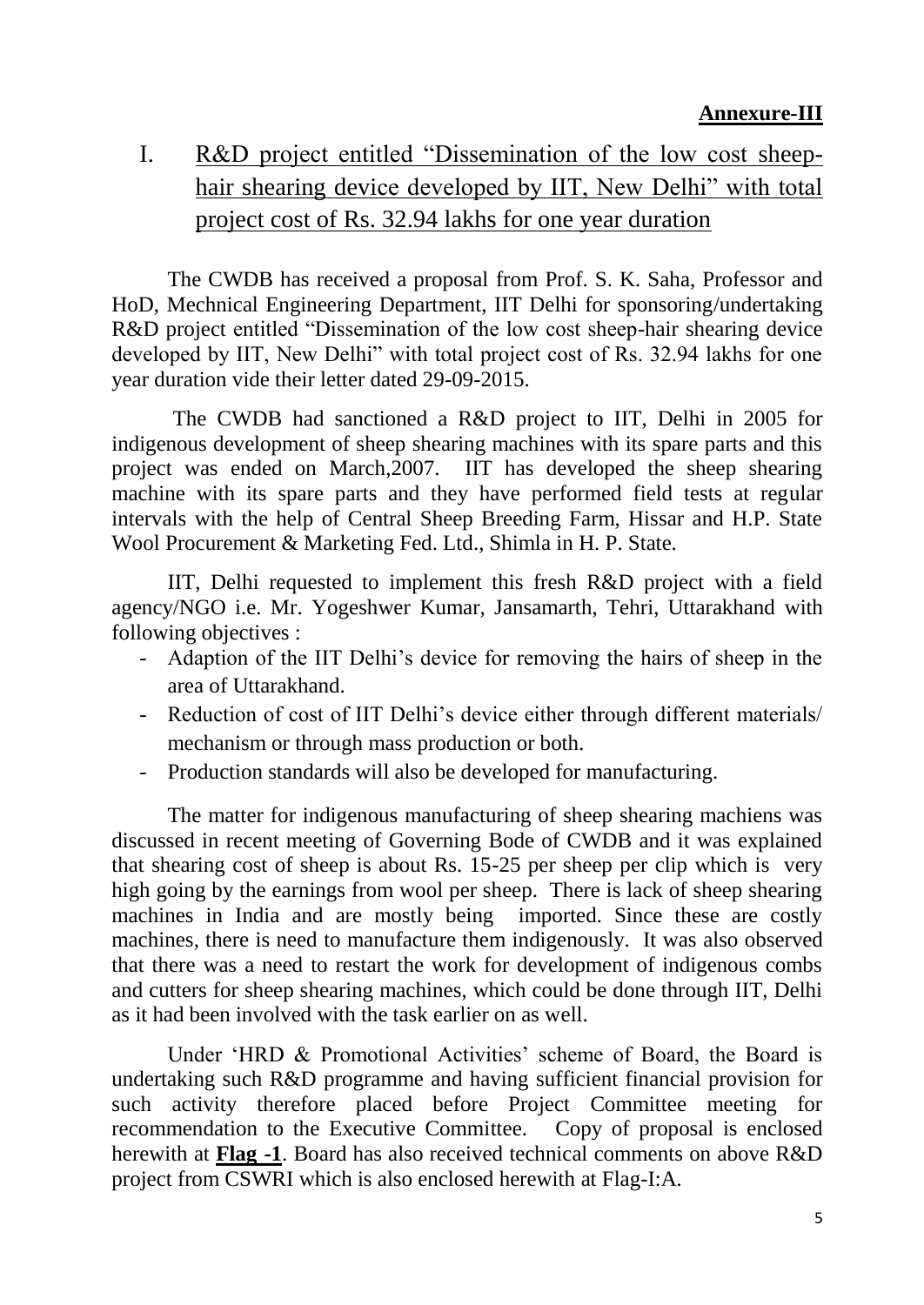### **Annexure-IV**

# II. Short-term training programme for Pashmina growers in Kargil for manufacturing of woolen items with financial support of Rs. 14.25 lakh per batch.

The Board has received a proposal from Ladakh Autonomous Hill Development Council, Kargil for implementing short-term training programme for Pashmina growers under spinning, weaving, knitting, manufacturing of woolen items with financial assistance of Rs. 14,25,250 per batch (total 57 lakhs) vide their letter no. SHK-K/Tech-Trg/2015/1498-1501 dated 21-10-2015. The same project was also submitted to the MOT by LAHDC, Kargil. In the project proposal it was requested to provide training in the batches in all 4 valleys of Kargil District in following areas-

- Shearing of wool and its grading
- Washing of wool
- Spinning of yarn on charkha
- Dyeing of yarn
- Manufacturing of various items like knitted, woven, felt etc. along with design development and product development.

It is proposed to impart training in 4 batches in each pashmina growing blocks of Kargil for all above mentioned topics in 3 months period. Apart from training in manufacturing of woolen items, LAHDC, Kargil has also requested to provide financial assistance for Exposure trips(B2), rent for space/heating provisions/local travelling/office automation (B1.3 1to 5) and marketing trips(B3). Copy of proposal is enclosed herewith **at Flag:- 2**.

Above project proposal was discussed at MOT level mentioning that the Board has a component i.e. Short term training Center for manufacturing of woolen products and designing under HRD and Promotional Activities Scheme of Board. In this component, training in manufacturing of woolen items will be provided to 40 persons in a year for 3 months in 4 batches (10 person per batch) with financial assistance of Rs. 12.54 lakh per center. The details of the scheme along with financial provision for Establishment of Training Center for Manufacturing of woollen products and designing, is as under :-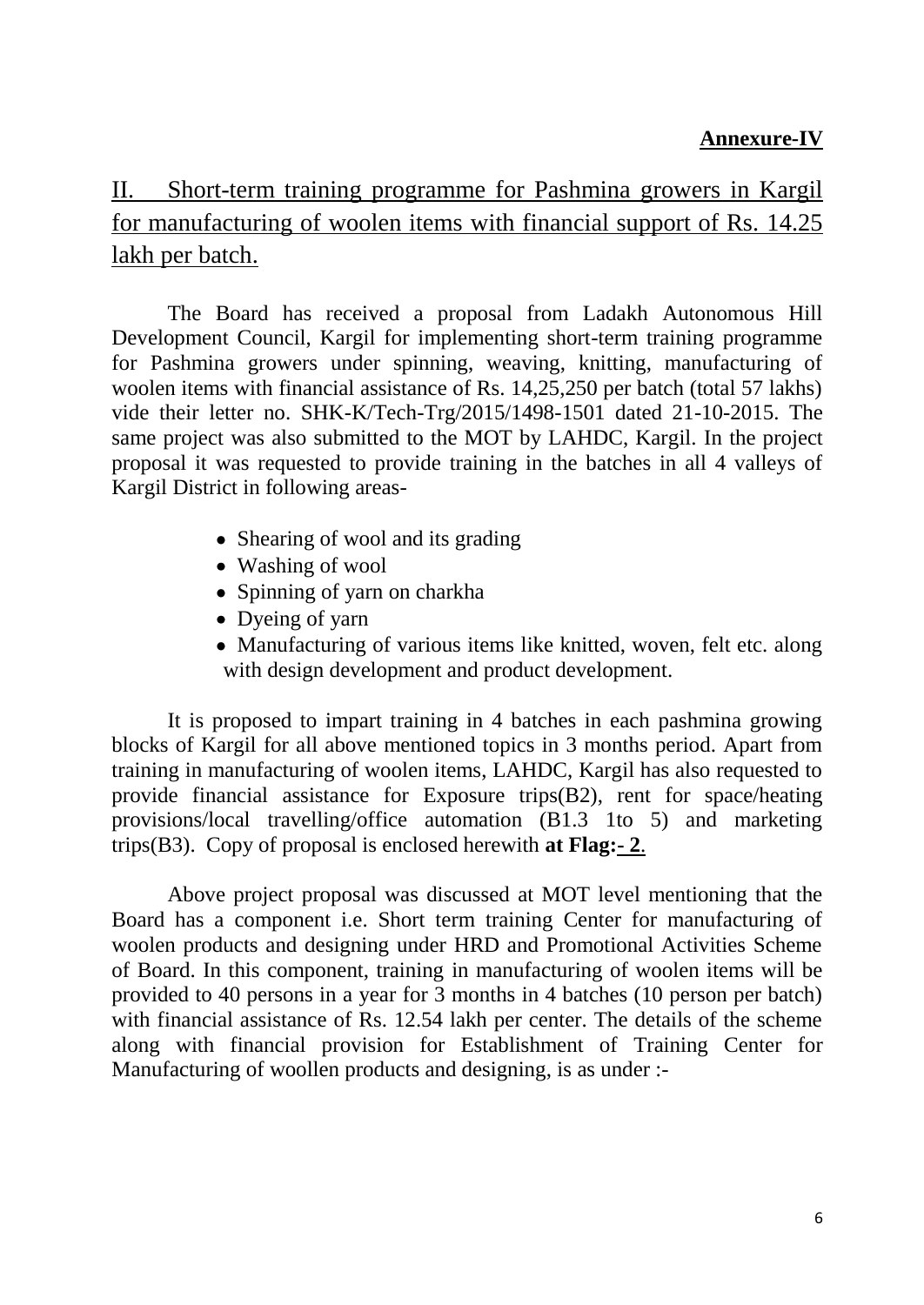| S.<br>No.     | Activity                                                | Assistance<br>under<br>components | Total project cost<br>of training center |
|---------------|---------------------------------------------------------|-----------------------------------|------------------------------------------|
| $\mathbf{i}$  | Stipend to trainees (10 persons for 3 months $@$ Rs.    | 90000/per                         | (for 4 batch in a                        |
|               | 100/- per day) Rs. 100X30X3X10= 90,000 per              | batch                             | year) Rs. 3,60,000                       |
|               | batch : 4 batch in a year & total 40 trainees in a      |                                   |                                          |
|               | year                                                    |                                   |                                          |
| $\mathbf{ii}$ | Honorarium to Master Instructor @ Rs. 10,000/-          | $30000/-$ per                     | (for 4 batch in a                        |
|               | per month (one instructor)                              | batch                             | year) Rs. 1,20,000                       |
| iii           | <b>Office Assistant/ Attendant</b>                      | $15000/-$ per                     | (for 4 batch in a                        |
|               | $\omega$ Rs. 5,000 per month                            | batch                             | year) Rs. 60,000                         |
| iv)           | Support Rs. 10,000/- per set of loom or charka or       | 100000                            | (for 4 batch in a                        |
|               | knitting machine per trainees (10 Looms/ Charkas        |                                   | year) Rs. 4,00,000                       |
|               | per batch) to selected trained persons<br>for self      |                                   |                                          |
|               | employment generation                                   |                                   |                                          |
| ${\bf v})$    | Support for product development, Design<br>$\&$         |                                   | One time grant                           |
|               | product Development & Product Diversification           |                                   | Rs. 2,00,000                             |
|               | and equipments, computer software, printer etc          |                                   |                                          |
|               | (one time per project.) Maximum financial               |                                   |                                          |
|               | assistance of Rs. 2.00 lakh per project as per actual   |                                   |                                          |
|               | basis.                                                  |                                   |                                          |
|               | Total $(i \text{ to } v)$                               |                                   | Rs. 11,40,000                            |
|               | vi) Overhead expenses $\omega$ 10% of Total Cost of the |                                   | Rs. 1,14,000                             |
|               | project                                                 |                                   |                                          |
|               | <b>Total cost of Short term training programme</b>      |                                   | Rs. 12,54,000                            |

The MOT vide letter F. No. 2/11/2015-W&WT dated 6-11-201 informed that proposal from LAHDC, Kargil can be considered under this component subject to the availability of adequate funds for the purpose. However, the proposal is first to be considered by the Project Committee within CWDB as per the procedure and then approved by the Executive Committee of the Board.

Under the Board approved scheme, provisions for providing financial assistance is not there for other activities like requirement of space (B 1.3), exposure trips (B 2) and Marketing (B 3) therefore expenses towards these will have to borne by LAHDC, Kargil itself for which they have to give a consent in this regard, if interested.

As above, the matter is placed before the Project Committee meeting for implementing short term training programmes for Pashmina growers in Kargil with financial assistance of total Rs. 50.16 lakhs from CWDB (@ Rs. 12.54 lakh per Centre) under the scheme of HRD & Promotional Activities during financial year 2015-16 & 2016-17.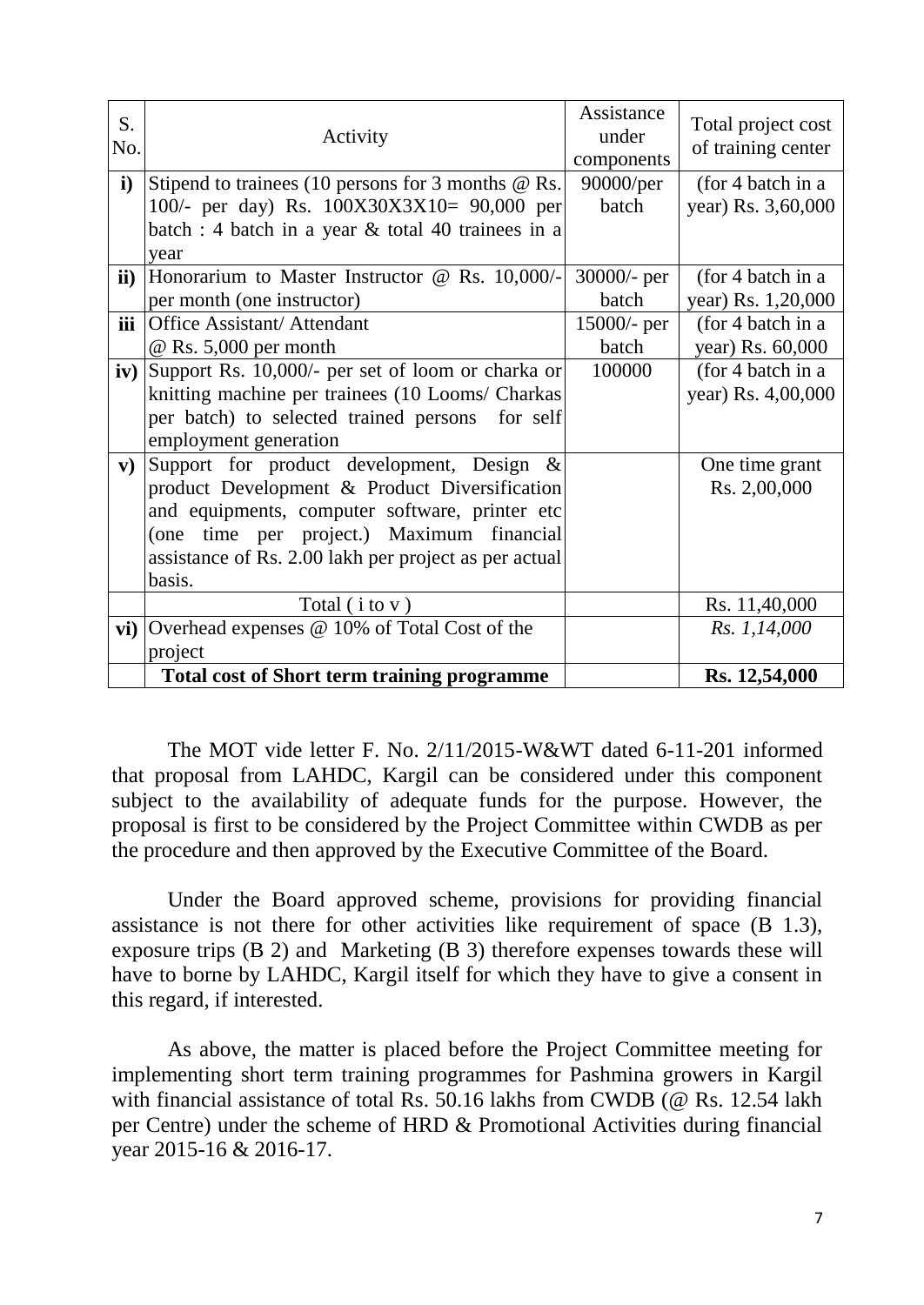### **Annexure-V**

III. "Short-term training courses on Woollen Products Manufacturing and Designing" of CSWRI for skill development of rural artisans with financial support of Rs. 16.24 lakhs.

The Board has received a proposal from Central Sheep & Wool Research Institute, Avikanagar- Jaipur for skill development of rural artisans in Rajasthan by organizing "Short-term training courses on Woollen Products Manufacturing and Designing" under HRD scheme of CWDB vide their letter no. TMTC/CWDB/ 2015-16/48 dated 1-05-2015 with financial support of Rs. 16.24 lakhs as under :

#### Objectives:

- To demonstrate technology developed for wool based woolen apparel/ furnishing/ Handicrafts products.
- To create awareness about Handicrafts products made from wool.
- To enhance the value of wool produced by farmers/artisans/ local youth entrepreneur.
- To enhance skill for wool based products and develop Shelf Help Group of artisans.

Duration of training : 3 months training (4 batches in a year)

No. of Trainees : Total 40 artisans (10 artisans per batch )

Budgetary requirement : Rs. 16,23,600/-

Target groups: Sheep breeders, artisans, adopted farmers and their family members, your entrepreneurs and unemployed artists in Rajasthan.

CSWRI has requested to provide Rs. 16.236 lakhs for one year project (4 batches) for training but in the approved scheme of Board, there is provision of Rs. 12.54 lakh for one year (4 batches).

As above, the matter is placed before the Project Committee meeting for sponsoring financial assistance of Rs. 12.54 lakhs from CWDB under the scheme of HRD & Promotional Activities during financial year 2015-16 & 2016-17. Copy of proposal is enclosed herewith **at Flag - 3**.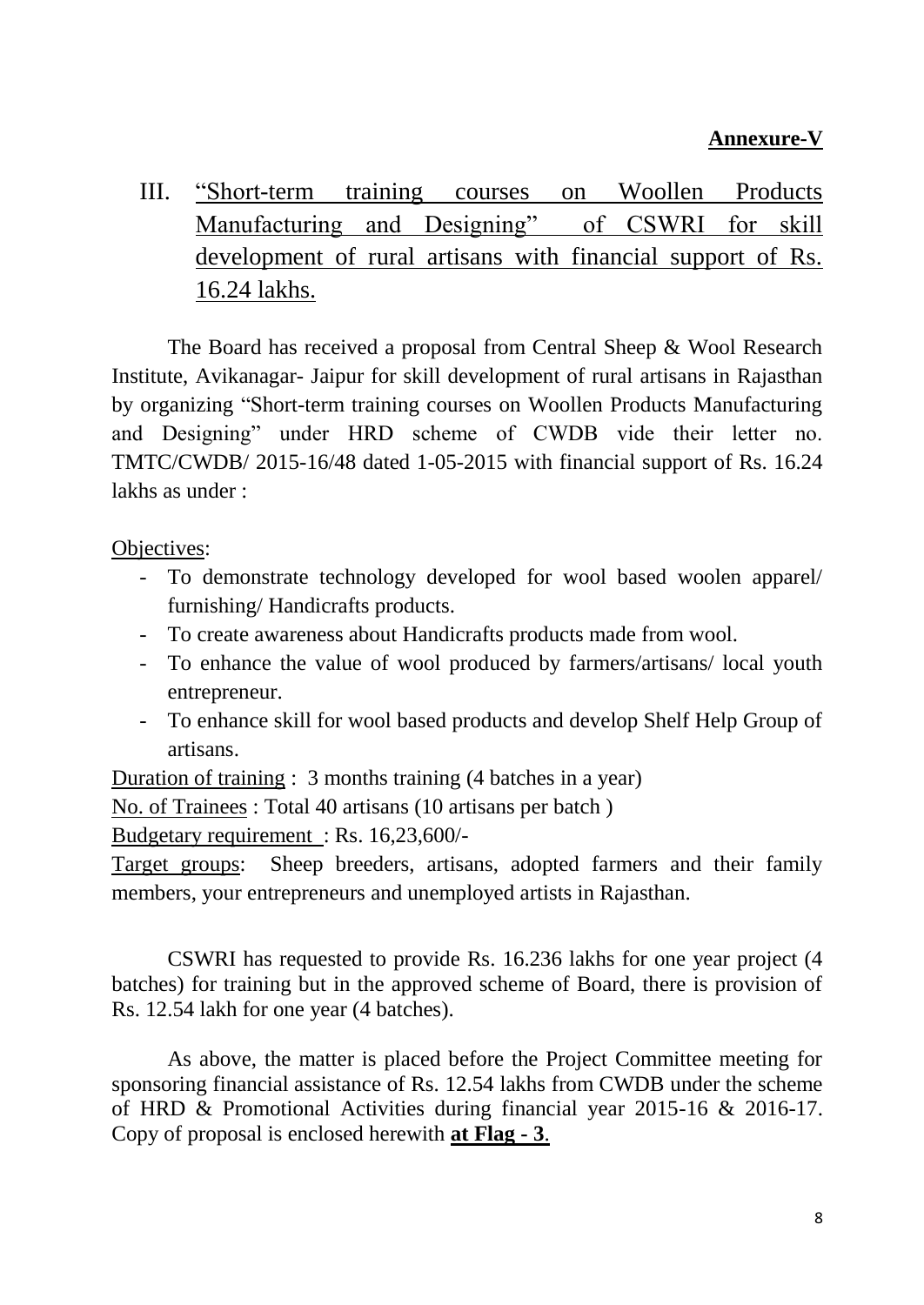#### **Annexure-VI**

## IV. Sponsorship to organize Sheep and Wool Fair/Mela (2015-16) at Central Sheep & Wool Research Institute, Avikanagar-Jaipur with financial support and sponsorship of Rs. 5 lakhs.

The Board has received a proposal from Central Sheep & Wool Research Institute, Avikanagar- Jaipur to organize Sheep and Wool Fair/Mela (2015-16) at their Institute with total financial assistance of Rs. 5 lakhs vide their letter no. CWDB/NO/ 2015-16/121 dated 5-06-2015. In order to disseminate the technologies development by CSWRI, it is proposed to invite about 1800 farmers from different State Govts./agencies/NGO as well as 500 students and other visitors are expected to visit the exhibition cum sheep and wool mela at Avikanagar- Jaipur.

CSWRI requested the CWDB to support the event by providing upto Rs. 5 lakhs against actual expenditure basis as it was organized in 2014-15 as well with the help of CWDB. The same matter was also discussed in recent meeting of Governing Body of CWDB.

As above, the matter is placed before the Project Committee meeting for providing financial assistance of Rs. 5 lakhs from CWDB as a contribution for organizing Sheep Mela under the scheme of HRD & Promotional Activities during current financial year 2015-16. Copy of proposal is enclosed herewith **at Flag: 4.**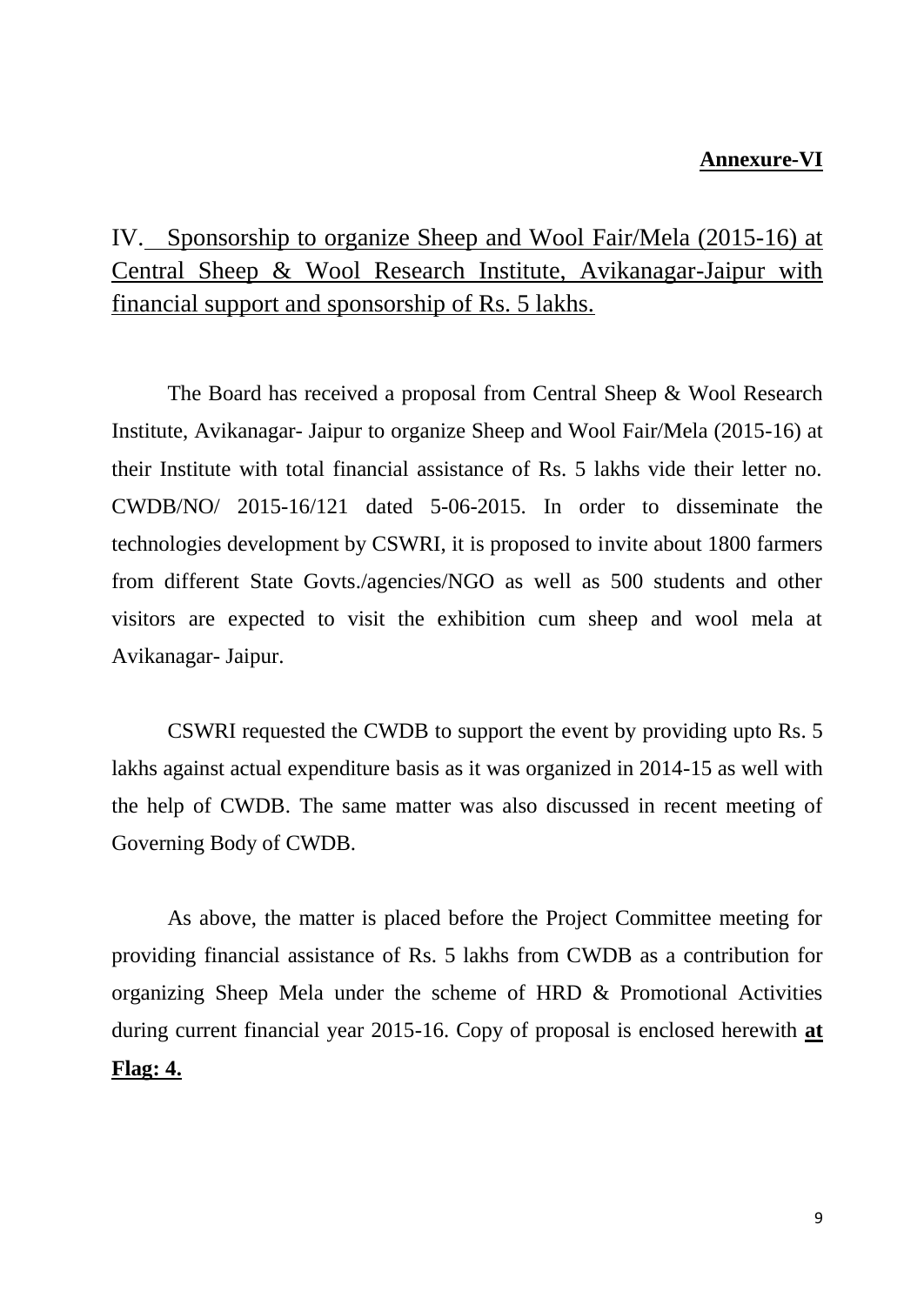## **Annexure-VII**

# V. Short-term training programme on "Hands-on-training on Oestrus Synchronization and Artificial Insemination in Sheep" of CSWRI with financial support of Rs. 5.18 lakhs.

The Board has received a proposal for organizing short-term training programme from Central Sheep & Wool Research Institute, Avikanagar- Jaipur on "Hands-on-training on Oestrus Synchronization and Artificial Insemination in Sheep" under HRD scheme of CWDB vide their letter no. TMTC/CWDB/2015- 16/120 dated 5-06-2015 with financial support of Rs. 5.18 lakhs as under :

#### Objectives:

- To impart hands-on training on the method of estrus synchronization in sheep at farmers' flock
- To impart hands-on training on semen collection, processing, evaluation and artificial insemination in sheep.

Duration of training : Seven days ( 7 day)

No. of Trainees : Ten (10) per batch

Budgetary requirement for 4 batches : Rs. 5.18 lakhs

Target groups: field veterinarians working under State Govts., assistant professors and PG students in various state veterinary Universities, Scientists at KVK or equivalent, Vet. Officers under NGOs etc.

CSWRI has already implemented such training programme in previous year with financial support from CWDB and imparted training to 45 veterinarians from different States.

As above, the matter is placed before the Project Committee meeting for sponsoring some financial assistance of Rs. 5.18 lakhs from CWDB under the scheme of HRD & Promotional Activities during financial year 2015-16 & 2016- 17. Copy of proposal is enclosed herewith **at Flag:5.**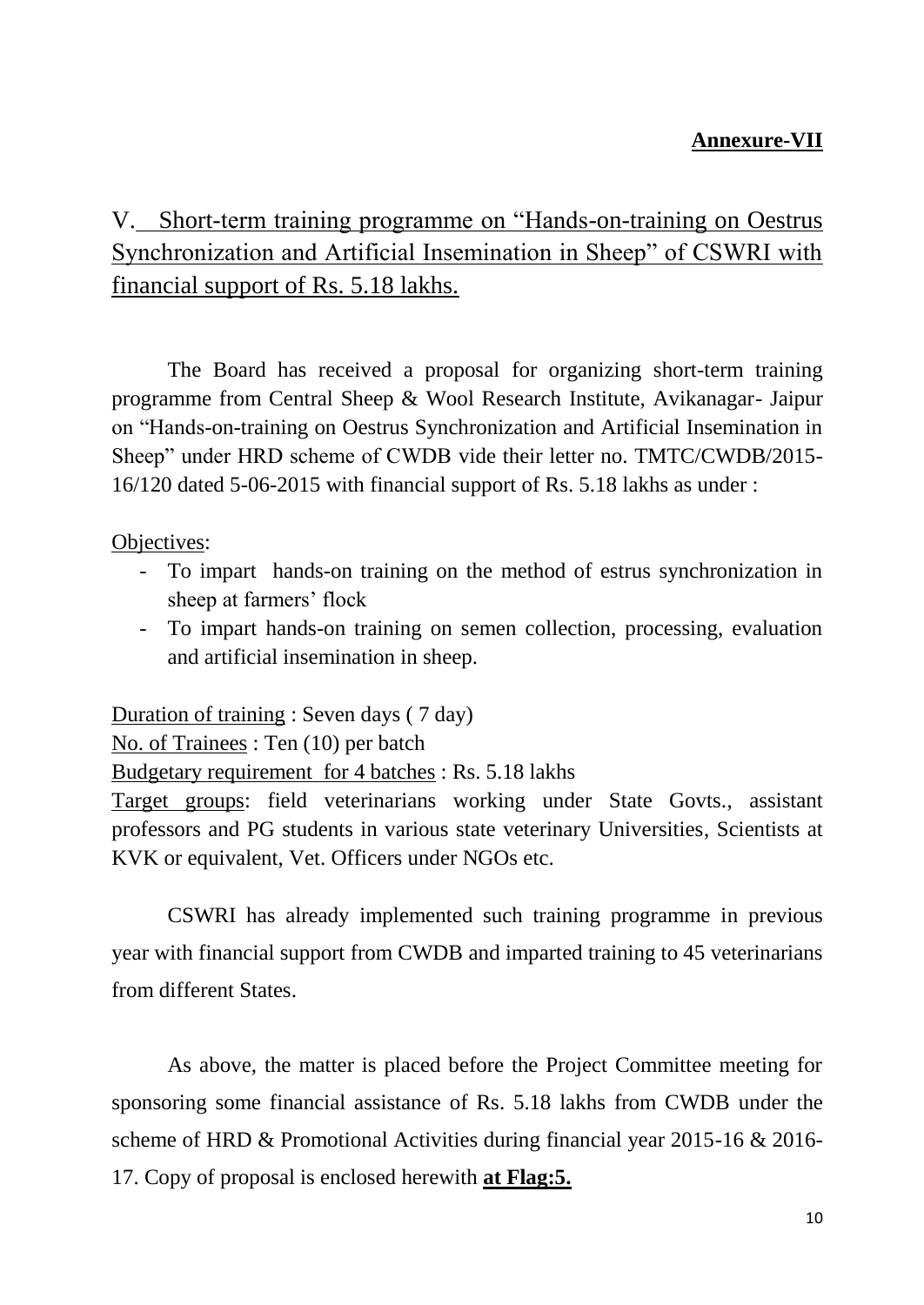## **Annexure-VIII**

VI. Five day training programme on "Knowledge and skill development of farmers in sheep and wool production" of CSWRI with financial support of Rs. 8.70 lakhs.

The Board has received a proposal for organizing five days training programme from Central Sheep & Wool Research Institute, Avikanagar- Jaipur on "Knowledge and skill development of farmers in sheep and wool production" under HRD scheme of CWDB vide their letter no. TMTC/CWDB/ 15-16/220 dated 15-07-2015 with financial support of Rs. 8.70 lakhs as under :

Duration of training : Five days ( 5 day)

No. of Trainees : 150 farmers in six trainings (25 in each batch)

Budgetary requirement for 6 batches : Rs. 8,70,150/- (Rs. 1.45 lakh per batch) Target groups: Sheep breeders and farmers rearing any other livestock and also willing to rear sheep can also be selected.

Objectives:

- Training will update knowledge of sheep farmers in various aspects of sheep rearing.
- It will enhance skills of farmers through exposure of various activities being followed at CSWRI, Avikanagar – Jaipur.
- Income of farmers will be increased due to lower morbidity and mortality in their flocks, higher productivity per sheep etc.

CSWRI has already implemented such training programme in previous year with financial support from CWDB and imparted training to 45 veterinarians from different States.

As above, the matter is placed before the Project Committee meeting for sponsoring financial assistance of Rs. 8.70 lakhs from CWDB under the scheme of HRD & Promotional Activities during financial year 2015-16 & 2016-17. Copy of proposal is enclosed herewith **at Flag: 6.**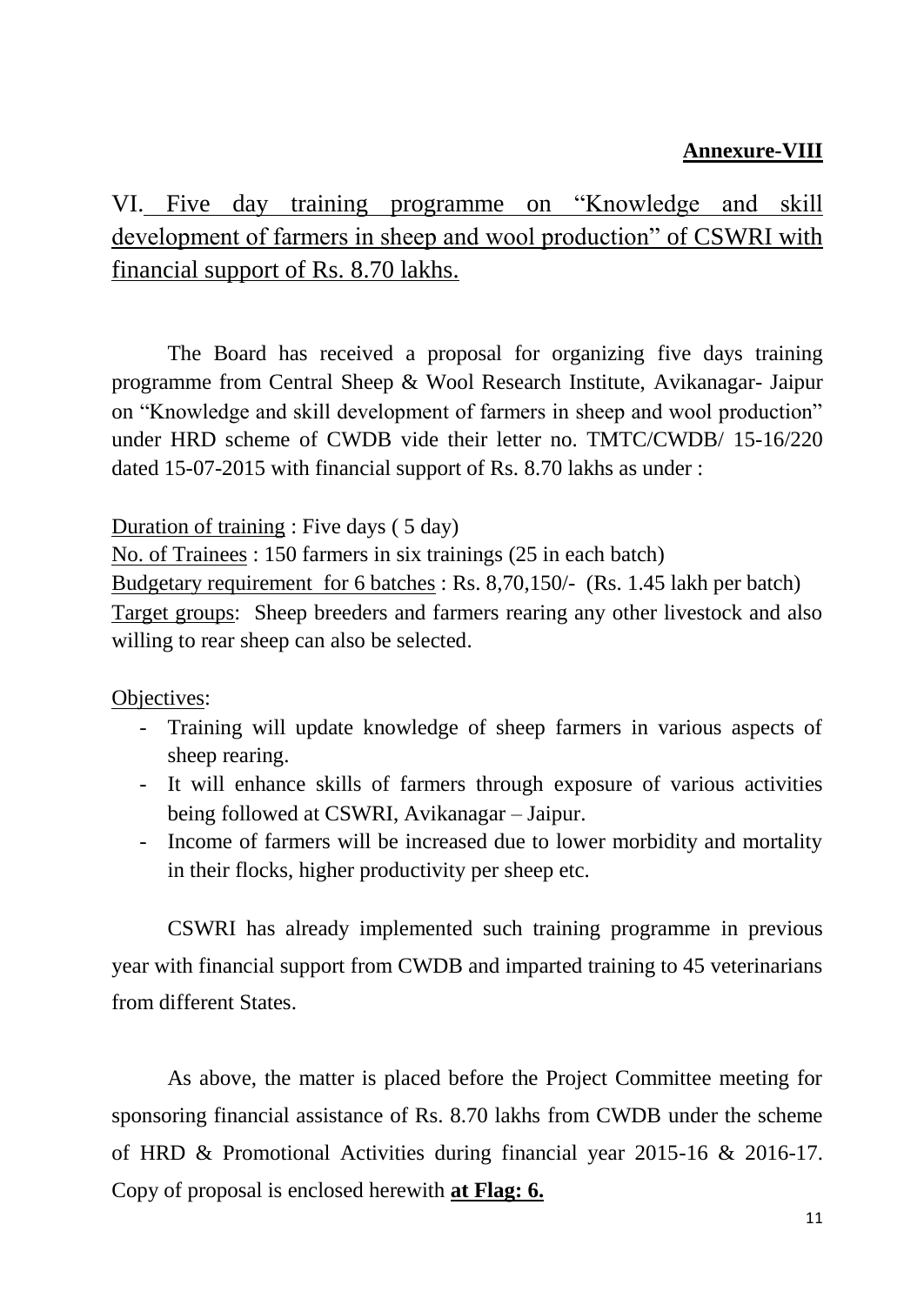### **Annexure- IX**

## VII. Conducting Training Programme in Sheep Production and Management by Karnataka Sheep & Wool Development Corp. at their Sheep Breeding farm with financial assistance of Rs. 5.88 lakhs to train 480 shepherds.

The CWDB has received a proposal from Karnataka Sheep & Wool Development Corp., Banglore vide their letter no. KSWDC:CWDB/ training/ 2014-15:570 dated 17-06-2015 for conducting Sheep Production and Management Training Programme at their own Sheep Breeding & Training Centre, Mandya Dt., Karnataka under the scheme of "HRD & Promotional Activities" of Board. Previously, they were provided training to progressive shepherds by sending at Central Sheep Breeding Farm, Hissar, Harayana with financial assistance from CWDB. Now they have requested to organize 4 days training programme on farm residential training to shepherds at their farm in Karnataka which is spread over 600 acres of land having 800 sheep with good facilities for training like dormitory, training hall, experienced technical staff and boarding facilities.

Karnataka Sheep Corporation requested financial assistance of total Rs. 5.88 lakhs for conducting total 12 batches to train total 480 shepherds @ Rs. 0.49 lakh per batch of 40 trainees per batch. Corporation will provide details of expenses of each batch against adjustment of advance amount on actual expenses basis.

Under 'HRD & Promotional Activities' scheme of Board, the Board is sponsoring such training programme at Central Sheep Breeding Farm, Ministry of Agriculture, Hissar and Central Sheep & Wool Research Institute (unit of ICAR), Avikanagar-Jaipur. Under this scheme target has made to impart training to 200 resource persons with sufficient financial provision in current financial year. Copy of proposal is enclosed herewith **at Flag: 7 .**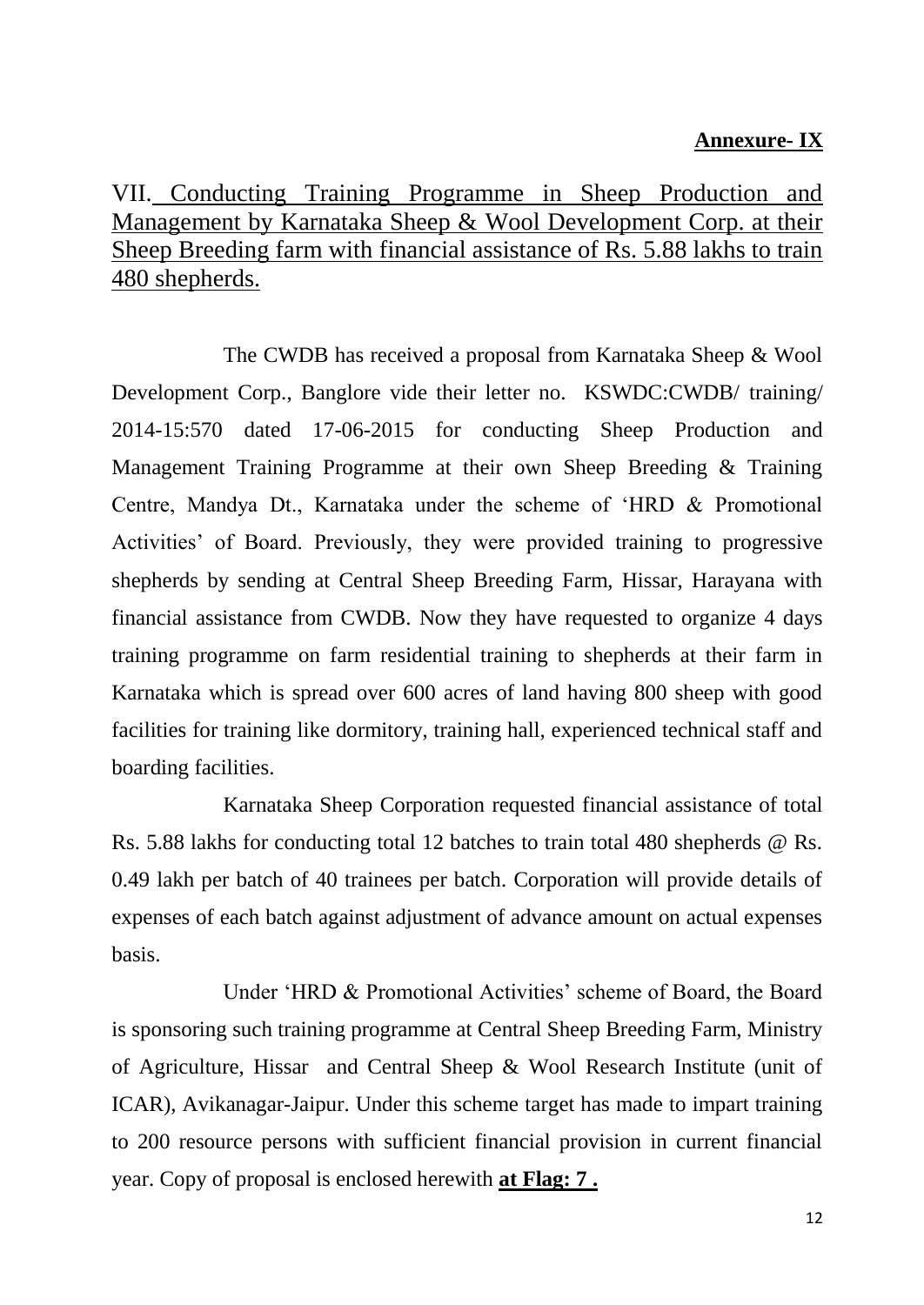## **Annexure- X**

## VIII. Proposal for expansion of Pashmina Wool Development Project in Leh area as per revised PWDS with additional grant of Rs. 5 crore.

The MOT approved Rs. 41.21 crore under Pashmina Wool Development Scheme (PWDS) for implementation during the  $12<sup>th</sup>$  Plan period which included components for setting up of 3 Multi Purpose Extension Centers (MPEC) with total outlay of Rs. 6 crore and "Up-gradation of Pashmina Dehairing Plant" with outlay of Rs. 6 crore. At the time of approving Pashmina Promotion Programme (P-3), the Ministry of Textiles also approved modification under some existing components under PWDS as per requirement of LAHDC, Leh by enhancing fund for establishment of modernized Pashmina Dehairing Plant, benefit 100 more families and additional provision for one Breeding Farm and one Fodder Bank etc. by diverting the fund from the component of Establishment of Multipurpose Extension Centre (MPEC) as it has not been found useful for Nomads in that form as under :

Changes approved under PWDS by diverting funds from MPEC to other existing components through SFC meeting for approving Pashmina Promotion Programme (P-3), as under :

| <b>Existing</b>         | <b>Changes</b><br>proposed<br>in | <b>Reasons for changes</b> | <b>Financial</b><br>implication |
|-------------------------|----------------------------------|----------------------------|---------------------------------|
| Component               | <b>Existing Components</b>       | existing<br>in             | of addition/change to           |
|                         |                                  | components<br>and          | proposal                        |
|                         |                                  | addition<br>of<br>new      |                                 |
|                         |                                  | components                 |                                 |
| <b>Strengthening of</b> | 1 additional Farm/               | LAHDC,<br>Leh              | 1 additional Farm/              |
| existing of Fodder      | <b>Bank for Leh district @</b>   | demanded<br>assistance     | Bank @ Rs.25 lakh per           |
| <b>Banks / Fodder</b>   | Rs.25 lakh per Farm/             | for strengthening of 3     | Farm/bank                       |
| farm                    | bank                             | under<br>both<br>Centres   |                                 |
| <b>Strengthening of</b> | 1 additional Farm for            | components but<br>one      | 1 additional Farm @             |
| existing Pashmina       | Leh district $@$ Rs.25           | each sanctioned<br>for     | Rs. 25 lakh per Farm            |
| <b>Breeding Farms</b>   | lakh per Farm                    | Kargil project<br>area     |                                 |
|                         |                                  | hence made additional      |                                 |
|                         |                                  | provision.                 |                                 |
| Assistance<br>for       | 100 more Pens with               | of<br>800<br>Out<br>total  | <b>Enhanced cost from</b>       |
| setting up Pashmina     | additional provision of          | families, 100 families     | existing Rs.15,000 to           |
| for<br>Pen<br>Goat      | water proof tarpaulins           | covered from Kargil        | 20,000 per Pen.                 |
| protecting flocks       | to cover goat pens with          | district and LAHDC,        | <b>Additional provision of</b>  |
|                         | additional provision up          | Leh requested to cover     | Rs. 55 lakhs with Rs.           |
|                         | to Rs.20,000/-                   | their all 800 families     | 5,000/- increase under          |
|                         |                                  | and<br>required<br>to      | each unit for total 900         |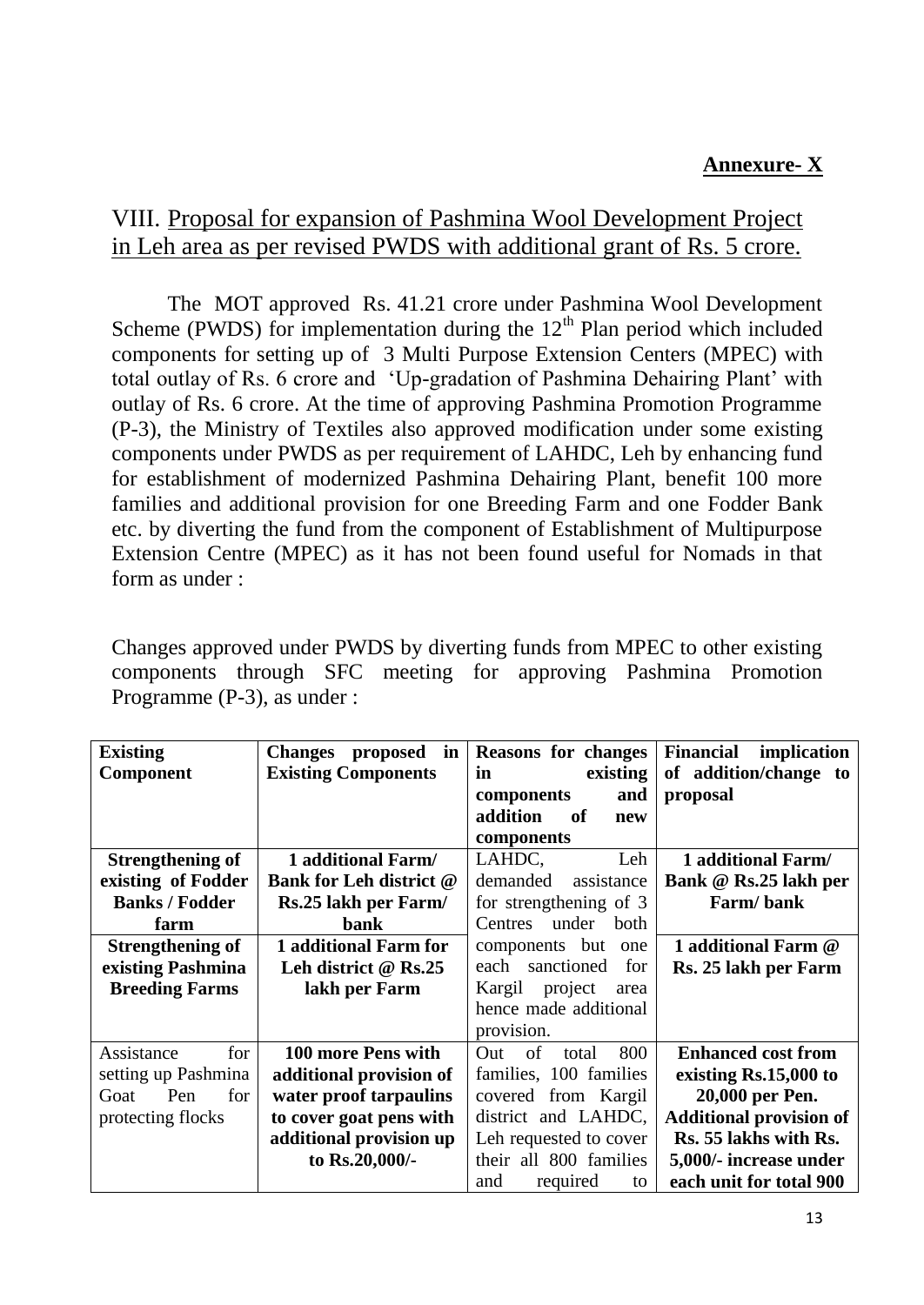|                           |                            | of<br>increase<br>no.    | Pens.                        |
|---------------------------|----------------------------|--------------------------|------------------------------|
| <b>Assistance for</b>     | 100 additional families.   | families up to 900 by    | 100 additional families      |
| providing Portable        |                            | including<br>100<br>more | @ Rs. 15,000/- and           |
| Tents, Torch,             |                            | families.                | additional provision of      |
| <b>Gumboots and</b>       |                            |                          | Rs. 15 lakhs.                |
| Goggles                   |                            |                          |                              |
| <b>Up-gradation of</b>    | <b>Enhanced additional</b> | <b>Proposed</b>          | <b>Enhanced upto Rs. 980</b> |
| existing Pashmina         | provision of Rs.380        | modification of total    | lakhs (Rs. $600$ lakhs +     |
| <b>Dehairing Plant at</b> | lakhs by diverting from    | <b>Rs. 19.35 crores</b>  | additional provision of      |
| Leh                       | <b>MPEC</b> component      | including diversion      | Rs.380 lakhs) for            |
|                           | would be utilized for      | of Rs. 980 lakhs (600    | procuring new                |
|                           | procurement of new         | $+380$ ) under new       | <b>imported Dehairing</b>    |
|                           | imported machineries       | component for P-3.       | Plant.                       |
|                           | (Italian make Plant).      |                          |                              |

Under above SFC meeting for approving Pashmina Promotion Programme (P-3), provision for Pashmina Dehairing Plant made for total 19.35 crore. Out of it, provision of Rs. 9.80 crore made under PWDS and remaining Rs. 9.55 crore made under approved SFC for P-3. The details of the component is as under :

Rs. in lakhs

| <b>SN</b>      | Particular                                                       | Approx.<br>Amount |
|----------------|------------------------------------------------------------------|-------------------|
|                |                                                                  |                   |
| $\mathbf{1}$   | Import of Italian make Pashmina Dehairing Plant (including       | 1100              |
|                | Custom and other taxes, transportation charges)                  |                   |
| 2              | Procurement of Scouring, boiler, Drying & other utilities        | 270               |
|                | machineries.                                                     |                   |
| 3              | Construction of Buildings for Dehairing Plant, Scouring,         | 440               |
|                | utility & Drying machineries with storage hall (Godam)           |                   |
| $\overline{4}$ | Consultancy charges to WRA (5% of cost of Machineries)           | 50                |
| $\overline{5}$ | Other charges, Training, electrification of plant, installation, | 75                |
|                | commissioning/trials, tendering, travelling and salary of        |                   |
|                | qualified technical personnel for initial 3 years on line of     |                   |
|                | NRHM for streamline the Plant etc.                               |                   |
|                | <b>TOTAL</b>                                                     | 1935              |

As per modified PWDS, the Board requested the LAHDC, Leh to submit proposal for above expansion of project for Leh area with further allocation of Rs. 5 crore in continuation to existing project of Rs. 29.15 crore, as under :